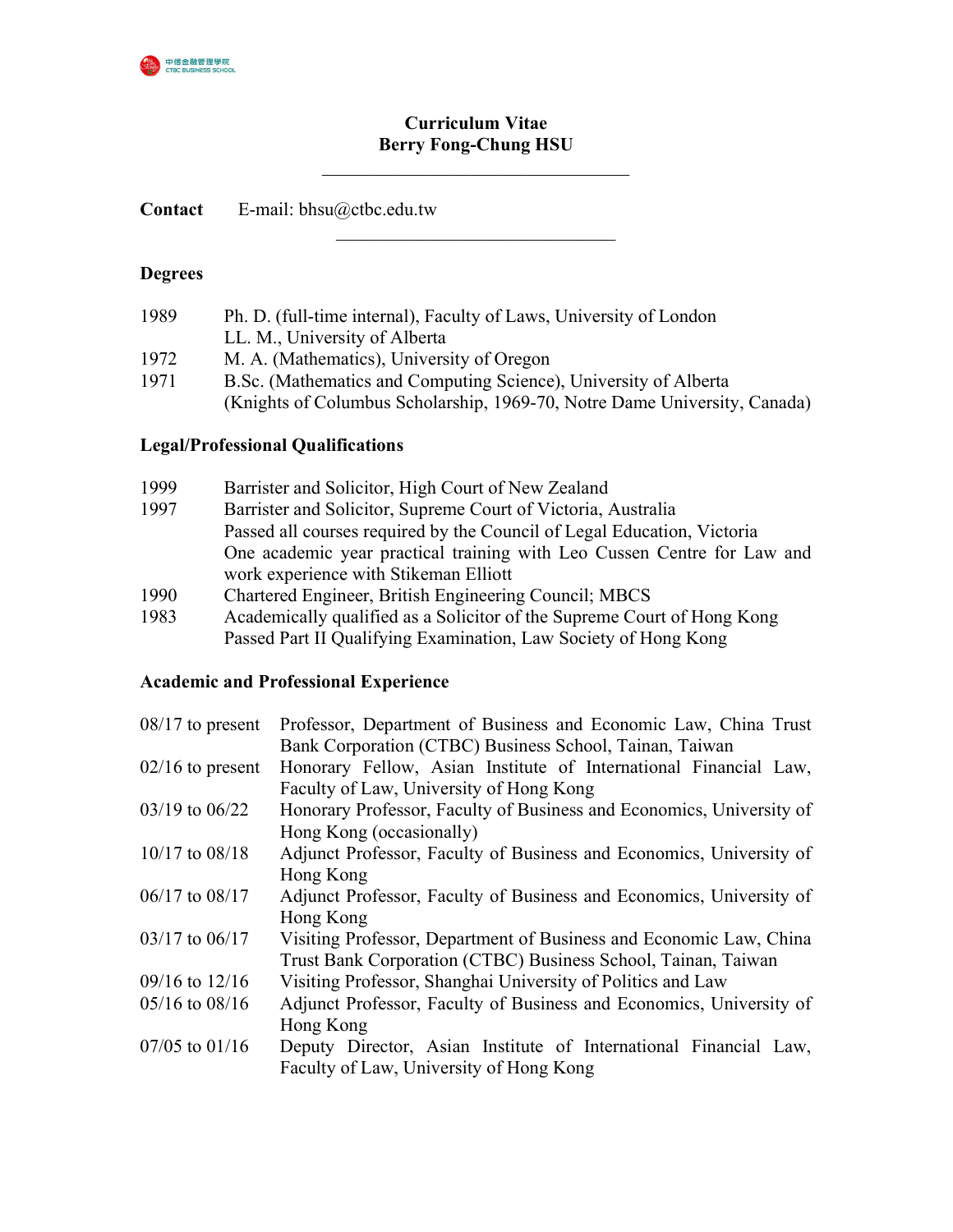| $09/06$ to $01/16$ | Professor in Law, Department of Real Estate and Construction,      |
|--------------------|--------------------------------------------------------------------|
|                    | University of Hong Kong                                            |
| $05/95$ to $08/06$ | Assistant to Associate Professor in Law, Department of Real Estate |
|                    | and Construction, University of Hong Kong                          |
|                    | Academic Director, Asia Institute for Political Economy, School of |
|                    | Economics and Finance, University of Hong Kong $(01/06 - 08/06)$   |
| $07/92$ to $06/95$ | Lecturer in Law and Taxation, also Hall Warden, Hong Kong          |
|                    | University of Science and Technology                               |
| $02/74$ to $06/92$ | Computer Programmer and Senior Research Analyst (Computing),       |
|                    | University of Alberta; Senior Systems Analyst (Engineering),       |
|                    | Government of Alberta                                              |

# Public Services

| $02/2007$ to now | Member, Appeal Tribunal (a quasi-judicial body established under                        |
|------------------|-----------------------------------------------------------------------------------------|
|                  | the <i>Buildings Ordinance</i> )                                                        |
|                  | $05/1995$ to $04/2001$ Member, Board of Review (a quasi-judicial body established under |
|                  | the <i>Inland Revenue Ordinance</i> )                                                   |

# Other Appointments

| October 2017     | Member, Review Panel, Faculty of Law, University of Macau          |
|------------------|--------------------------------------------------------------------|
| December 2014    | Visiting Professor, Faculty of Law, Peking University (K.C. Wong   |
|                  | <b>Education Foundation Scholar)</b>                               |
| November 2014    | Internal Examiner, Faculty of Law, University of Hong Kong (Ph.D.  |
|                  | Thesis of Mr. Gibson E. Corby: Managing Financial Stability and    |
|                  | Liquidity Risks in Hong Kong's Banking System: What is the         |
|                  | <b>Optimum Supervisory Model</b> )                                 |
| <b>July 2014</b> | Internal Examiner, Faculty of Law, University of Hong Kong (Ph.D.  |
|                  | Thesis of Ms. Jin Jing: Constructing the Corporate Governance      |
|                  | System within the Regime of Corporation Law from the Perspective   |
|                  | of a Revised Mechanism Design Theory)                              |
| August 2013      | External Examiner, Faculty of Law, University of Macau (Ph.D.      |
|                  | Thesis of Ms. Dongjuan Lu: The Study on Tort Liability of Road     |
|                  | Traffic Accidents of Macao)                                        |
| June 2011        | Internal Examiner, Faculty of Law, University of Hong Kong (Ph.D.  |
|                  | Thesis of Miss Wei Yan: Regulating Municipal Water Supply          |
|                  | Concessions: Accountability in Transitional China)                 |
| June 2011        | Internal Examiner, Faculty of Law, University of Hong Kong (Ph.D.  |
|                  | Thesis of Mr. Han Bin: The Integration of the Mainland and Hong    |
|                  | Kong Securities Markets)                                           |
| <b>July 2010</b> | Internal Examiner, Faculty of Law, University of Hong Kong (Ph.D.  |
|                  | Thesis of Mr. Lin Zhang: Venture Capital and the Corporate         |
|                  | Governance of Chinese Listed Companies)                            |
| January 2001     | Internal Examiner, Faculty of Law, University of Hong Kong (Ph.D.  |
|                  | Thesis of Mr. Michael Littlewood: Taxation without Representation) |
| 1995 to 1998     | Honorary Lecturer, School of Business, University of Hong Kong     |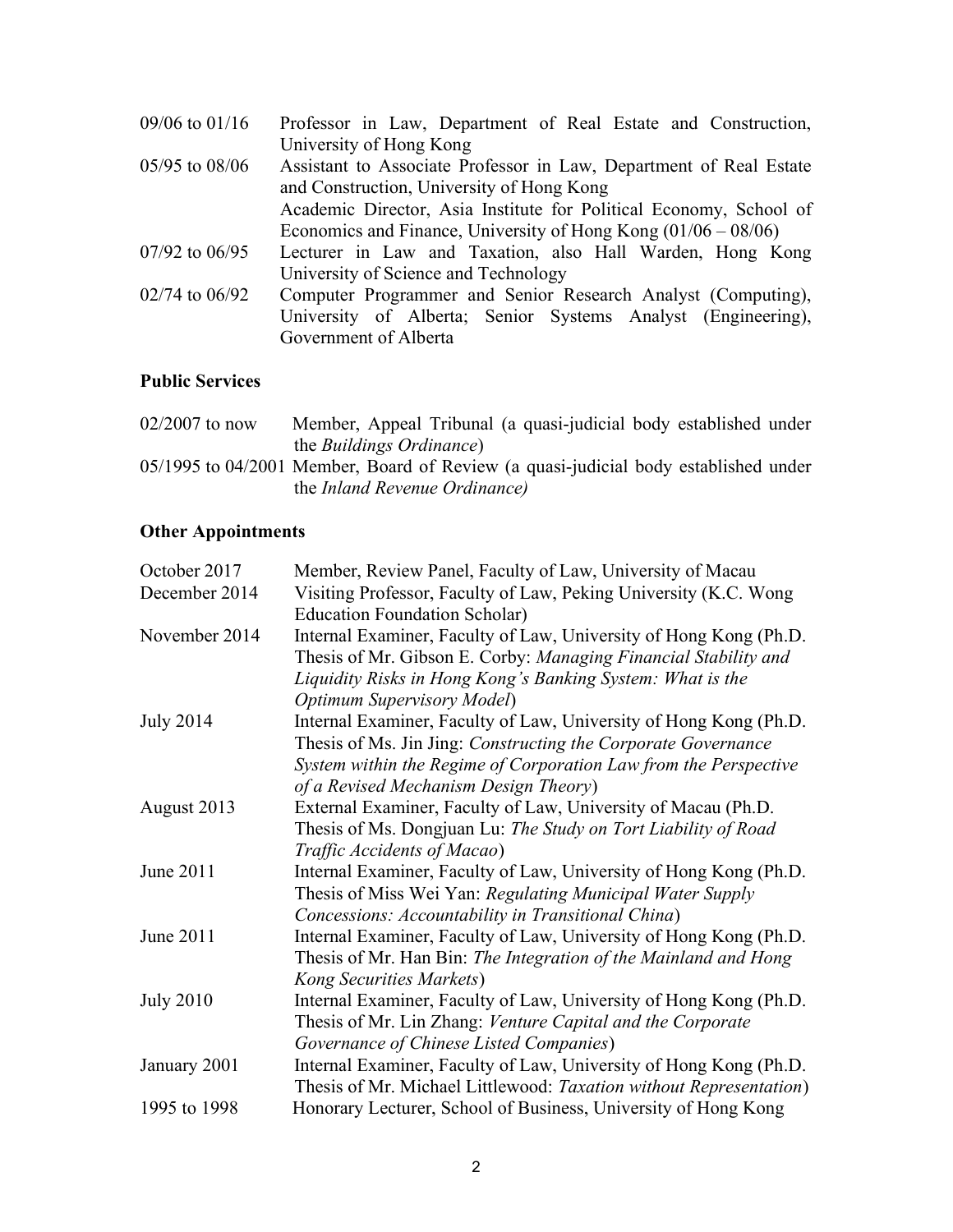#### **Publications**

#### Category I – Research outputs

## Books

- 1. B. Hsu, D. Arner, M. Tse, and S. Johnstone, Financial Markets in Hong Kong Law and Practice (Oxford: Oxford University Press, 2006), 524 pp.;  $2<sup>nd</sup>$  edition (2016) published as D. Arner, B. Hsu, S. Goo, S. Johnstone, and P. Lejot, *Financial Markets* in Hong Kong (Oxford: Oxford University Press, 2016), 672 pp. Reviewed by: i) Hong Kong Law Journal, 37:2(2007), pp. 293-8; ii) Banking & Financial Law Review 22:3(2007), pp. 457-62.
- 2. **B. Hsu**, Laws of Taxation in the Hong Kong SAR (Hong Kong: Hong Kong University Press, 2001; Reprint 2002), 250 pp. Reviewed by: i) Hong Kong Law Journal, 31:2(2001), pp. 342-4; ii) Asia-Pacific Journal of Taxation, 5:2(2001), pp. 79-83.
- 3. B. Hsu, Laws of Banking and Finance in the HKSAR (Hong Kong: Hong Kong University Press, 1998; Reprint 1999), 328 pp. Reviewed by: China Review International, 8:2(2001), pp. 396-407.
- 4. **B. Hsu,** The Common Law in Chinese Context (Hong Kong: Hong Kong University Press; London and New York: M.E. Sharpe, March and May 1992; 2nd Reprint, May 1995), 304 pp.
	- Reviewed by: i) The China Quarterly, March 1995, pp. 232-3; ii) Pacific Affairs, Univ. of British Columbia, 66:2(1993), pp. 318-9; iii) Far Eastern Economic Review, 23 Sept. 1993, p. 42; iv) Journal of Asian History, Indiana Univ., 27: 1(1993), pp. 79-80; v) The Pacific Review 7:4(1994), pp. 461-2; vi) Asian Law Journal, 1:12(1993), p. 29; vii) Hong Kong Lawyer, (4)1994, p. 33.
	- Research note: "Social harmony and individual rights in China", Columbia Law Review, Columbia University, 93:5(1993), pp. 1332-7.

#### Articles in law journals (sole authorship)

1. B. Hsu, "A Public Trust Doctrine for Hong Kong", 15(2011) N.Z. Journal of Environmental Law, University of Auckland, pp.89-111. Shorter version: "Environmental Protection under Common Law", November 2011 Hong Kong Lawyer, pp.54-61. This article is a pioneering study of public trust in Hong Kong context from the perspectives of property rights, state's obligations, comparative law, and law and economics; and also complements a study that was published as B. Hsu, "Constitutional Protection of a Sustainable Environment in the Hong Kong Special Administrative Region" (2004).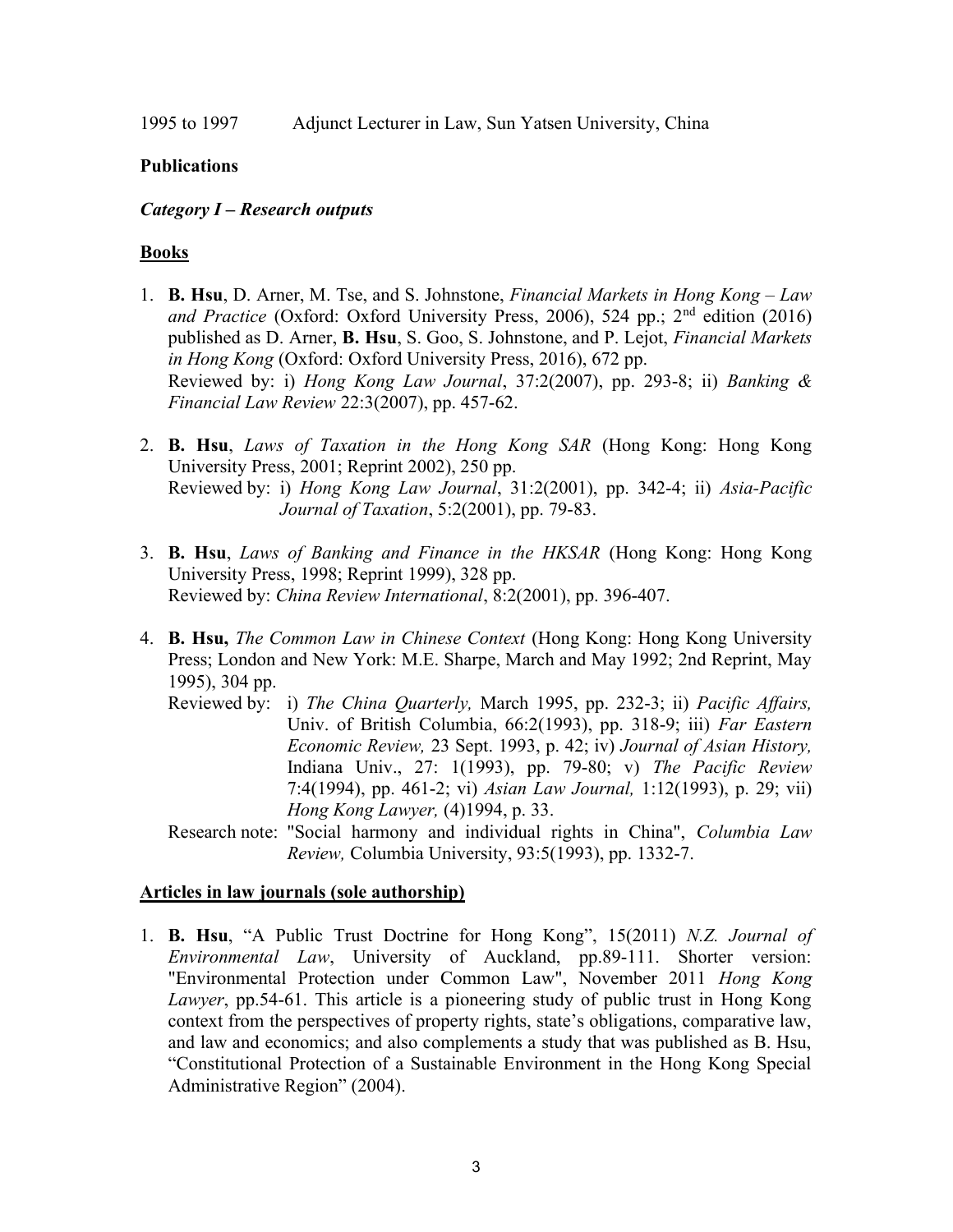- 2. **B. Hsu,** "Judicial Independence under the Basic Law", 34:2(2004) Hong Kong Law Journal, pp. 279-302. Shorter version: "Judicial Independence in Hong Kong: Apparent or Real?", Cover Story, (10)2004 Hong Kong Lawyer, pp.76-80; An update (Chinese version) was published as B. Hsu and L. F. Pu, "Judicial Independence under the Basic Law", Seminar on Review and Prospect of the Basic Law: Collection of Articles (Hong Kong: One Country Two System Economic Research Institute, 2008), pp.172-191.
- 3. B. Hsu, "Constitutional Protection of a Sustainable Environment in the Hong Kong Special Administrative Region", 16:2(2004) Journal of Environmental Law, University of Oxford, pp. 193-214.
- 4. B. Hsu, "Asset Quality in HKSAR's Real Estate Market: A Public Policy and Legal Analysis", 19:2(2002) UCLA Pacific Basin Law Journal, University of California, pp. 263-85.
- 5. B. Hsu, "International Law and Trade Agreements: Building a sustainable environment in the Hong Kong SAR", 20:4(2001) Virginia Environmental Law Journal, University of Virginia, pp. 549-71.
- 6. B. Hsu, "Is the Financial Crisis over in the HKSAR? An Evaluation of its Banking Framework", 16:2(2001) Banking & Finance Law Review, pp. 275-301.
- 7. B. Hsu, "Legislative Control of Hong Kong Financial Markets", 28:3(1997) Law and Policy in International Business, symposium issue, Georgetown University Law Centre, pp. 649-714.
- 8. B. Hsu, "The politics in Canadian judicial decision making process", 32:4(1994) Alberta Law Review, University of Alberta, pp. 741-61.

#### Articles in law journals (lead/corresponding authorship)

- 1. G. Chen and B. Hsu (corresponding author), "Law and Policy in the Sustainability of Affordable Housing: The Case of China", 30:2(2013) UCLA Pacific Basin Law Journal, University of California, pp. 259-317.
- 2. B. Hsu, L. F. Pu, and S. Zhu, "Regulating Financial Derivatives in China", 43:4(2010) Chinese Law and Government, pp.1-90.
- 3. B. Hsu and G. Chen, "Housing Reform in China: Policy Functions as Law", 39:1(2010) Real Estate Law Journal, pp.44-70.
- 4. D. Arner, K.W. Chau, B. Hsu (corresponding author), F. Pretorius, and L.F. Pu, "Regulating the Credit Rating Agency in Hong Kong: Lessons from the Global Financial Crisis", 25:3(2010) Banking & Finance Law Review, pp.361-403.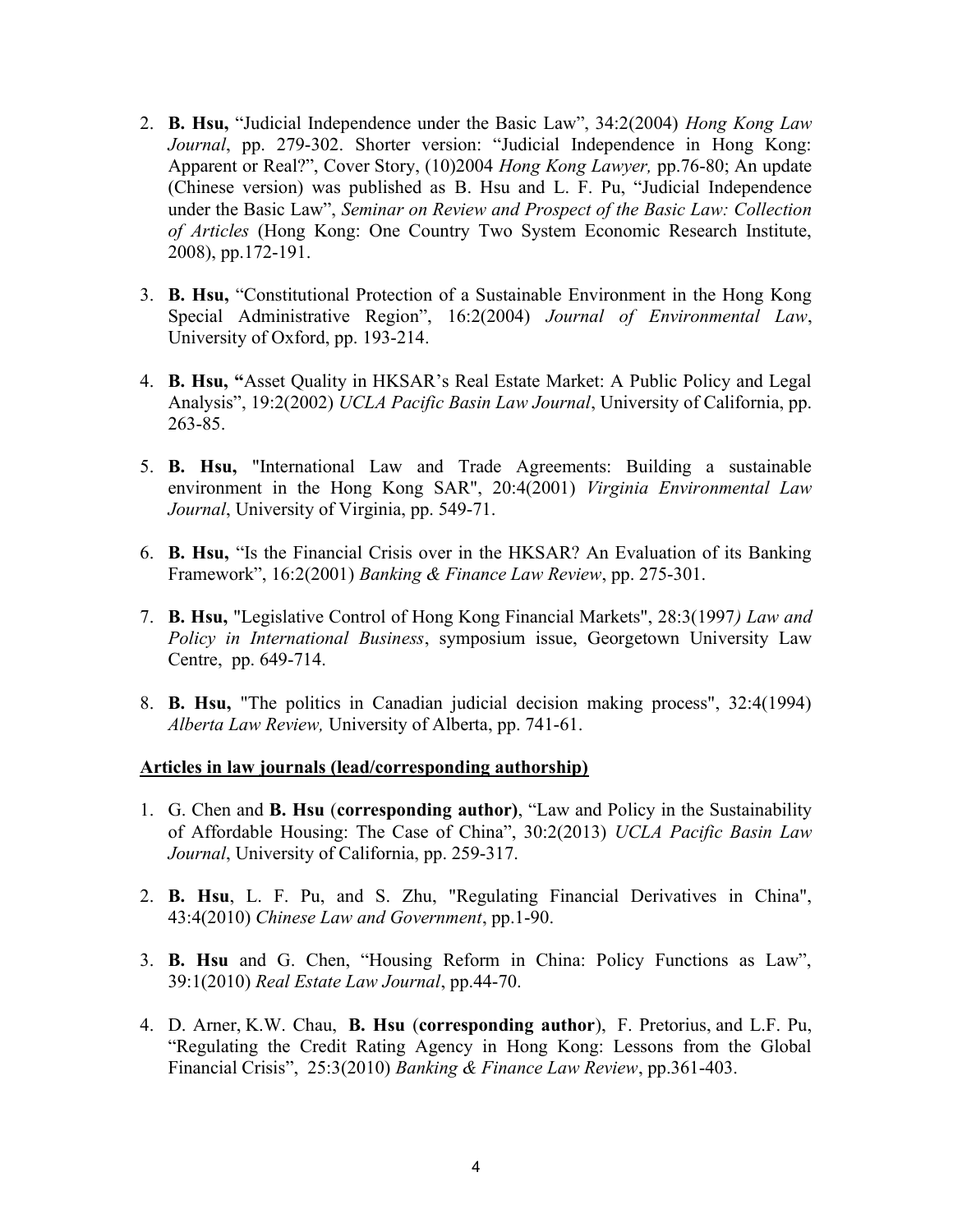- 5. D. Arner, B. Hsu (corresponding author), and L. F. Pu, "Financial Markets in China: The Regulatory Framework of Credit Rating Agencies", 43:3(2010) Chinese Law and Government, pp.1-99.
- 6. B. Hsu and G. Chen, "The Protection of Property Rights in Post-WTO China", 38:1(2009) Real Estate Law Journal, pp.7-32.
- 7. B. Hsu, D. Arner, and Q. Wan, "Policy Functions as Law: Legislative Forbearance in China's Asset Management Companies", 23:2(2006) UCLA Pacific Basin Law Journal, University of California, pp. 129-71. The materials of this article were incorporated in Chapter 5 of Financial Restructuring and Reform in Post-WTO China (2007).
- 8. B. Hsu, D. Arner, Q. Wan, and W. Wang, "Banking Liberalization and Restructuring in Post-WTO China", 21.1(2005) Banking & Finance Law Review, pp. 23-59.
- 9. B. Hsu and Q. Wan, "Enhancing Competitiveness of China's Banks through Disposing Non-performance Loans by Asset Management Companies", 37:6(2004) Chinese Law and Government, pp. 1-66.
- 10. B. Hsu and Philip Baker, "The spirit of common law in Hong Kong: The transition to 1997", 24:2(1990) University of British Columbia Law Review, pp. 307-43.
- 11. B. Hsu and Philip Baker, "Law and opinion in Hong Kong in late 1980s", 20:3(1990) Hong Kong Law Journal, pp. 345-66.

#### Articles in law journals (co- authorship)

- 1. D. Arner, B. Hsu, and A. Da Roza, "Financial Regulation in Hong Kong: Time for a Change", (2010) Asian Journal of Comparative Law, 5(2010), pp.71-114.
- 2. D. Arner, C. Booth, P. Lejot, and B. Hsu, "Property Rights, Collateral, Creditor Rights and Insolvency in East Asia", 42:3(2007) Texas International Law Journal, University of Texas at Austin, pp.515-59. This is an expanded and updated version of a study that was published as D. Arner, C. Booth, B. Hsu, P. Lejot, Q. Liu, and F. Pretorius, "Property Rights, Collateral and Creditor Rights in East Asia", in S. Ghosh (editor), East Asian Finance: The Road to Robust Markets and in E. Dalla, East Asian Finance: Selected Issues (Washington, D.C.: Work Bank, 2006), pp. 1-42.
- 3. D. Arner, C. Booth, B. Hsu, and P. Lejot, "Property Rights, Collateral, Creditor Rights and Financial Development", 17:5(2006) European Business Law Review, pp. 1215-40. The framework of analysis underlying this article is drawn from D. Arner, Financial Stability, Economic Growth and the Role of Law (New York: Cambridge University Press, 2007).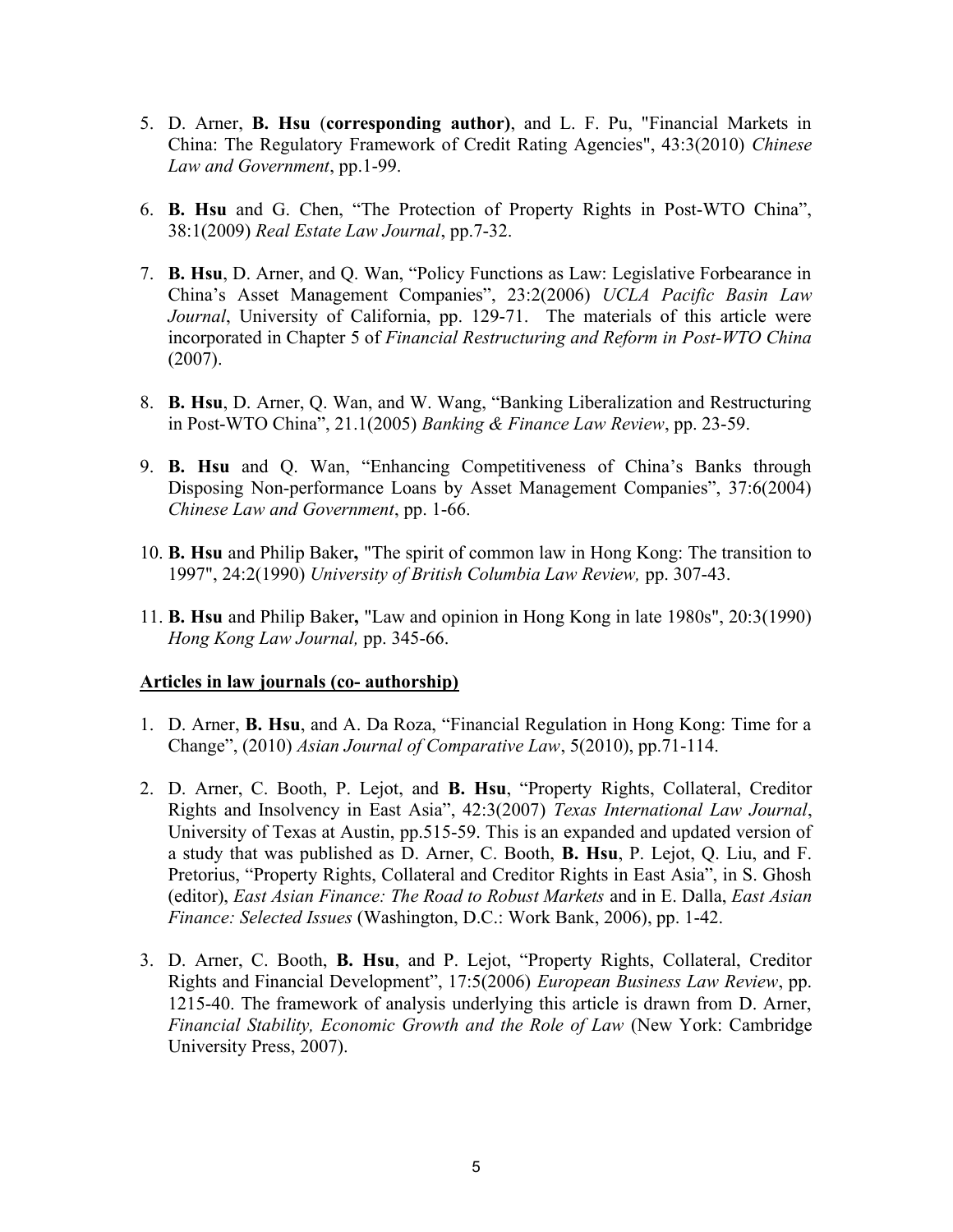#### Articles in non-law journals (sole/lead authorship)

- 1. B. Hsu and D. Arner, 'WTO Accession, Financial Reform and the Rule of Law in China', 7:1(2007) China Review, Chinese University of Hong Kong, pp. 53-79.
- 2. B. Hsu, "The Legal Infrastructure of the HKSAR: A Global Challenge", 10(2000) China Review, Chinese University of Hong Kong, pp.157-74.
- 3. B. Hsu and M.C. Lo, "The Limits of Common Law in Hong Kong", 6(1995) Hong Kong Journal of Social Sciences, Oxford University Press, pp. 59-71.
- 4. B. Hsu and L.K Sun, "The abused child syndrome and individual rights", 5:3(1995), Journal of Asian Pacific Communication, pp. 177-82.

## Chapters/co-authorship in books

- 1. D. Arner, Evan Gibson, and B. Hsu, "Hong Kong Markets and Exchanges", in: M. Blair, G. Walker, and S. Willey (editors), Financial Markets and Exchanges Law (Oxford: Oxford University Press, 2021), pp.781-811.
- 2. R. Cullen, D. Arner, B. Hsu, X. Yang, and A. Wong, "Fiscal Policy and Financial System" in J. Chan and C.L. Lim (editors), Law of the Hong Kong Constitution (Hong Kong: Sweet & Maxwell, 2011), pp.321-58.
- 3. F. Pretorius, P. Lejot, A. McInnes, D. Arner, and B. Hsu, Project Finance for Construction & Infrastructure (Oxford: Blackwell, 2008), 357 pp.
- 4. J. Barth, Z. Zhou, D. Arner, B. Hsu, and W. Wang, *Financial Restructuring and* Reform in Post-WTO China (The Hague: Kluwer Law International, 2007), Chapters 1 and 5, pp. 1-43 and 123-70.
- 5. B. Hsu, "Are Hong Kong's Economic Fundamentals Really Sound? A Call for Reform and Transparency" in Douglas Arner, Mamiko Yokoi-Arai, and Zhongfei Zhou (editors), Financial Crises in the 1990s: A Global Perspective (London: The British Institute of International and Comparative Law, 2001), pp. 339-58.
- 6. B. Hsu and C.Y. Yuen, "Tax-Avoidance due to the Zero Capital Gains Tax: Some Indirect Evidence from Hong Kong", in Herbert G. Grubel (editor), International Evidence on the Effects of Having No Capital Gains Taxes (Vancouver: The Fraser Institute, 2001), pp. 20-2 and pp. 39-54.
- 7. B. Hsu, "Restoring Social Equity, Financial Stability and Global Competitiveness in the HKSAR: A Reform of the Property Tax System", International Financial Sector Reform: Standard Setting and Infrastructure Development (London: Kluwer Law International, 2002), pp. 257-70 and 4(1999) Yearbook of International Financial and Economic Law, Kluwer Law International, pp. 261-77; incorporated as a chapter in B. Hsu, Laws of Taxation in the Hong Kong SAR (2001).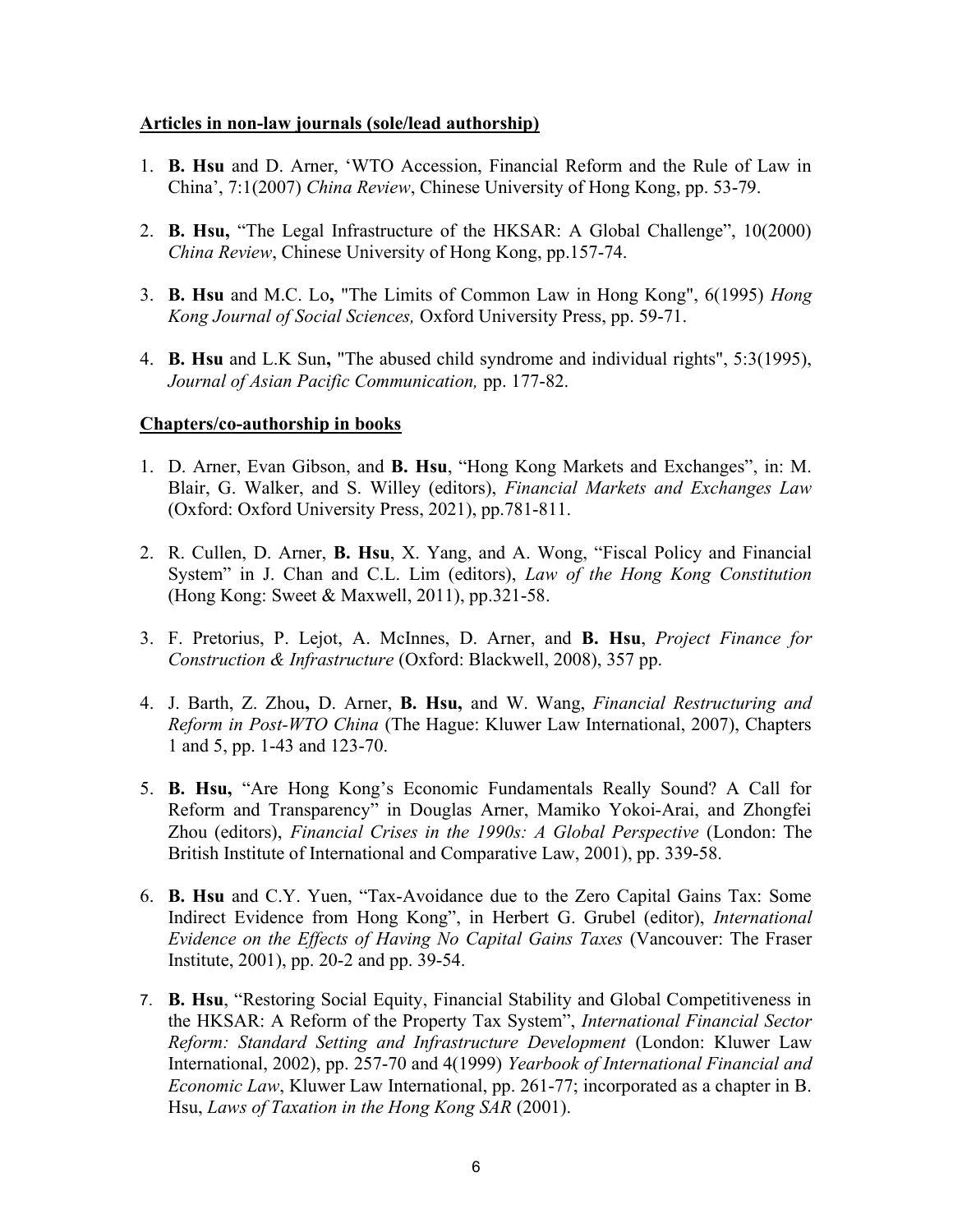8. B. Hsu, "Judicial Development of Hong Kong on the Eve of 1 July 1997" in Ming K. Chan and Gerry A. Postiglione (editors) and Ezra Vogel (foreword), The Hong Kong Reader: Passage to Chinese Sovereignty (New York: M.E. Sharpe, 1996), pp. 65-97. The framework of analysis underlying this book chapter is drawn from B. Hsu, Common Law in Chinese Context (1992).

#### Category II – Textbooks, book reviews, and professional publications

## **Textbooks**

- 1. D. Arner, **B. Hsu**, S. Johnstone, and M. Tse, Regulatory Framework of Securities and Futures Industry (Hong Kong: Hong Kong Securities Institute, 2006), 197 pp.
- 2. S. Johnstone, D. Arner, B. Hsu, and M. Tse, Corporate Capital, Governance, and Takeovers (Hong Kong: Hong Kong Securities Institute, 2006), 242 pp.
- 3. B. Hsu, A Guide to Hong Kong Taxation (Hong Kong: The Chinese University Press, 1996), 393 pp.

#### Book reviews and professional journal articles etc.

- 1. S. Johnstone, A.M. Da Roza, B. Hsu, "Hong Kong Minibonds Scandal: Regulator Accountability", 28:5(2009) International Financial Law Review, pp.35-8.
- 2. D. Arner, B. Hsu, A. Da Roza, "The Global Credit Crisis: Implications for Financial Regulation in Hong Kong", Cover Story, 2(2009) Hong Kong Lawyer, Law Society of Hong Kong, pp.40-8.
- 3. B. Hsu and D. Arner, "Re-evaluating the Efficient Capital Markets Hypothesis: The Case of Hong Kong", 43:4(2009) The International Lawyer, symposium issue, American Bar Association, pp.1429-49. Part of the analysis underlying this article had been incorporated in B. Hsu, D. Arner, M. Tse, and S. Johnstone, Financial Markets in Hong Kong – Law and Practice (2006).
- 4. D. Arner, K.W. Chau, B. Hsu (corresponding author), F. Pretorius, L.F. Pu, and K.S. Tse, "Basel II and its Impact on the Property Market in Hong Kong", 125:6(2008) The Banking Law Journal, pp.527-50.
- 5. B. Hsu, D. Arner, and F. Pretorius (editors), Road and Tunnels (Reissue), M. Downey (original title), Halsbury's Laws of Hong Kong (Hong Kong: LexisNexis, 2008), pp.129-92.
- 6. B. Hsu, D. Arner, and F. Pretorius, "Beyond the Basel Accord: Should the Capital Adequacy Ratio Take Account of The Real Estate Environment in the Hong Kong SAR?", 124:4(2007) The Banking Law Journal, pp. 297-308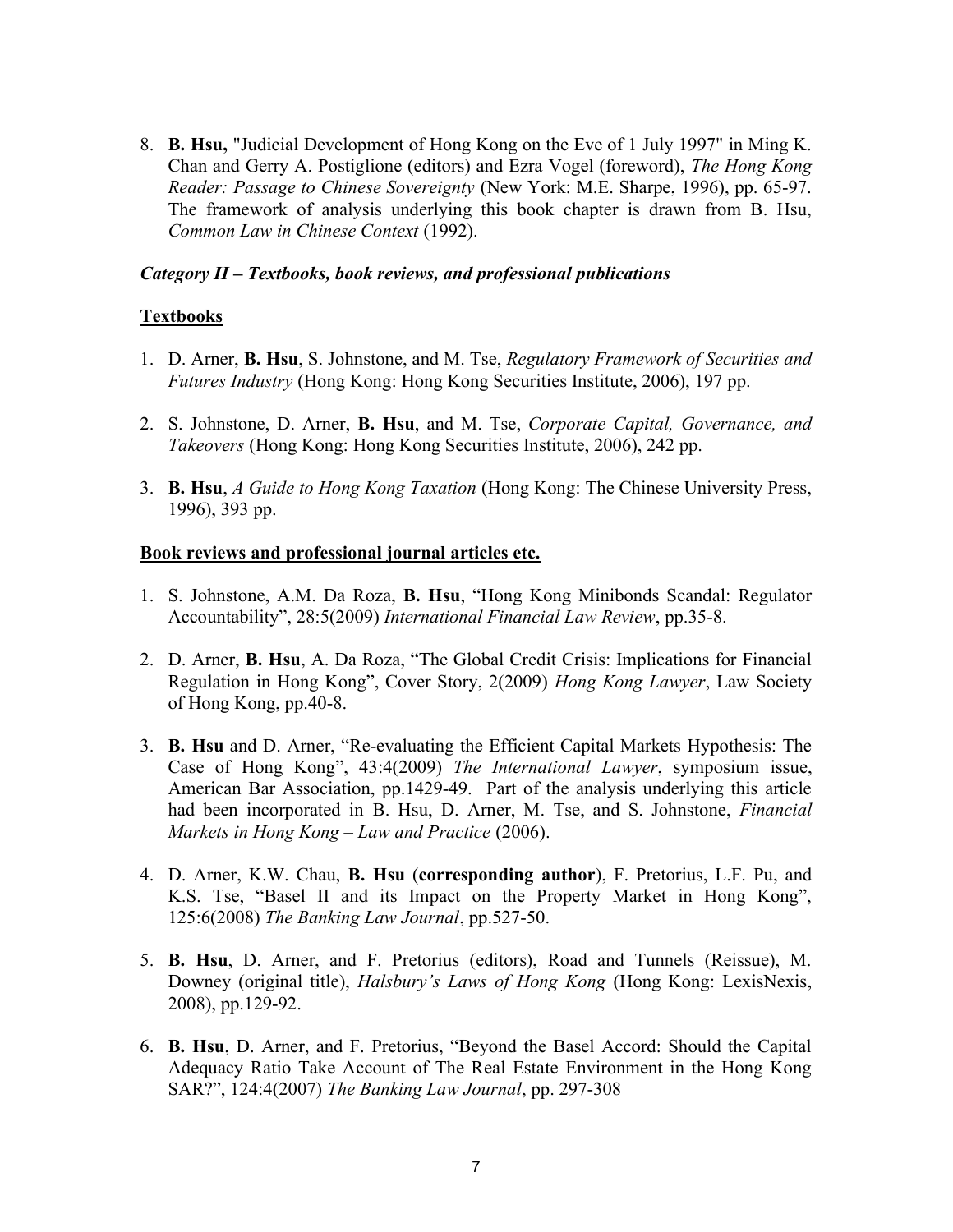- 7. D. Arner, B. Hsu, C.K. Low, G. Lienke, and S. Johnstone, "Hong Kong", International Securities Regulation (New York: Oceana Publications, A Division of Oxford University Press, Inc., ISR Release 2006-3), 62 pp.
- 8. J. Barth, Z. Zhou, D. Arner, B. Hsu, and W. Wang, "Observations on China's Banking Laws under the WTO", 12(2006) The Banker, pp.93-5.
- 9. **B. Hsu**, "A review of *Crime and Justice in Hong Kong* by Harold Traver and Jon Vagg", 31:1(1993) Journal of Oriental Studies, University of Hong Kong, pp. 142-6.
- 10. B. Hsu, "Common Law in Hong Kong: A cross-cultural comparison", 4(1992) Contacts Between Cultures, pp. 236-41.
- 11. Philip Baker and B. Hsu (corresponding author), "Common law under socialist legal system: The future of Hong Kong", 7:1(1991) China Law Reporter, American Bar Association, pp. 1-20.
- 12. B. Hsu, "Comments on law and social attitudes in 1920s in Shanghai", 15:1(1985) Hong Kong Law Journal, pp. 86-8.

#### Research Grant – RGC Competitive Earmarked Research Grant

- 1. Co-investigator with D. Arner (project co-ordinator) and others, Theme-based Research Scheme, Enhancing Hong Kong's Future as a Leading International Financial Centre, 2012, on-going - \$13,523,000.
- 2. Co-investigator with D. Arner (principal investigator), J. Lou, M. Tse, and Z. Zhou, Hong Kong as Asia's International Financial Centre: A Law and Finance Perspective, 1 August 2005 to 31 July 2008 - \$640,064.
- 3. B. Hsu (principal investigator) with K.W. Chau, F. Pretorius, and M. Tse, Real Estate Cycles and Credit Ratings of Banks in Hong Kong, 1 January 2005 to 31 December 2006 - \$364,141.
- 4. Co-investigator with F. Pretorius (principal investigator), and K.W. Chau, An Empirical investigation into project finance arrangements in bank-dominated financial systems, 1 October 2003 to 30 September 2005 - \$322,439.
- 5. Co-investigator with D. Arner (principal investigator), M.M. Bushehri, J.B. Lou and Z. Zhou, Financial Regulation and the WTO: liberalization and restructuring in China; 1 September 2002 to 31 August 2004 - \$598,219.